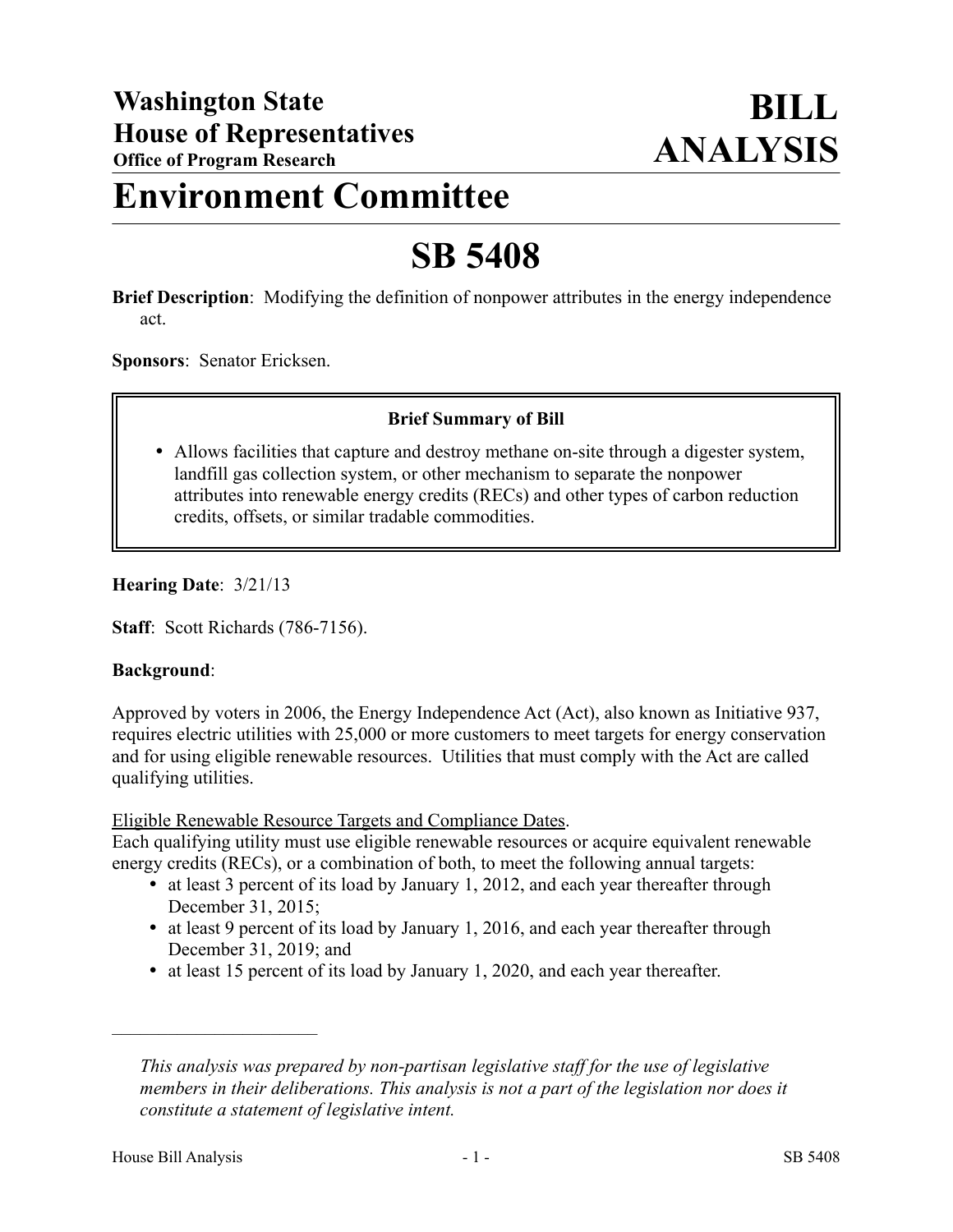### Eligible Renewable Resource.

The term eligible renewable resource includes: wind, solar, geothermal energy, landfill and sewage gas, wave and tidal power, and certain biodiesel fuels. The following biomass is also classified as an eligible renewable resource: (1) organic by-products of pulping and the wood manufacturing process; (2) animal manure; (3) solid organic fuels from wood; (4) forest or field residues; (5) untreated wooden demolition or construction debris; (6) food waste and food processing residuals; (7) liquors derived from algae; (8) dedicated energy crops; and (9) yard waste.

The following biomass is not an eligible renewable resource: wood pieces that have been treated with chemical preservatives such as creosote, pentachlorophenol, or copper-chrome arsenic; wood from old growth forests; and municipal solid waste.

Electricity produced from an eligible renewable resource must be generated in a facility that started operating after March 31, 1999. The facility must either be located in the Pacific Northwest or the electricity from the facility must be delivered into the state on a real-time basis. Incremental electricity produced from efficiency improvements at hydropower facilities owned by qualifying utilities is also an eligible renewable resource, if the improvements were completed after March 31, 1999.

## Renewable Energy Credit.

A REC is a tradable certificate of proof, verified by the Western Renewable Energy Generation Information System, of at least one megawatt hour of an eligible renewable resource, where the generation facility is not powered by fresh water. The RECs can be bought and sold in the marketplace, and they may be used during the year they are acquired, the previous year, or the subsequent year.

Under the Act, a REC represents all the nonpower attributes associated with the power. Nonpower attributes is defined as all environmentally related characteristics, exclusive of energy, capacity reliability, and other electrical power service attributes, that are associated with the generation of electricity from a renewable resource, including but not limited to: the facility's fuel type; geographic location; vintage; qualification as an eligible renewable resource; avoided emissions of pollutants to the air, soil, or water; and avoided emissions of carbon dioxide and other greenhouse gases.

## Carbon Credits.

Like RECs, reductions in greenhouse gas emissions can be traded in the marketplace. When doing so, greenhouse gases are traded according to their carbon dioxide equivalent, which is a measure of a gas's global warming potential compared to carbon dioxide. Carbon benefits that come from displacing other potential fossil fuel resources through electricity generation are included in a REC; however, carbon credits related to the removal of methane from the atmosphere can be sold separately from a REC.

## **Summary of Bill**:

Facilities that capture and destroy methane on-site through a digester system, landfill gas collection system, or other mechanism are allowed to separate their nonpower attributes into renewable energy credits (RECs) and other types of carbon reduction credits, offsets, or similar